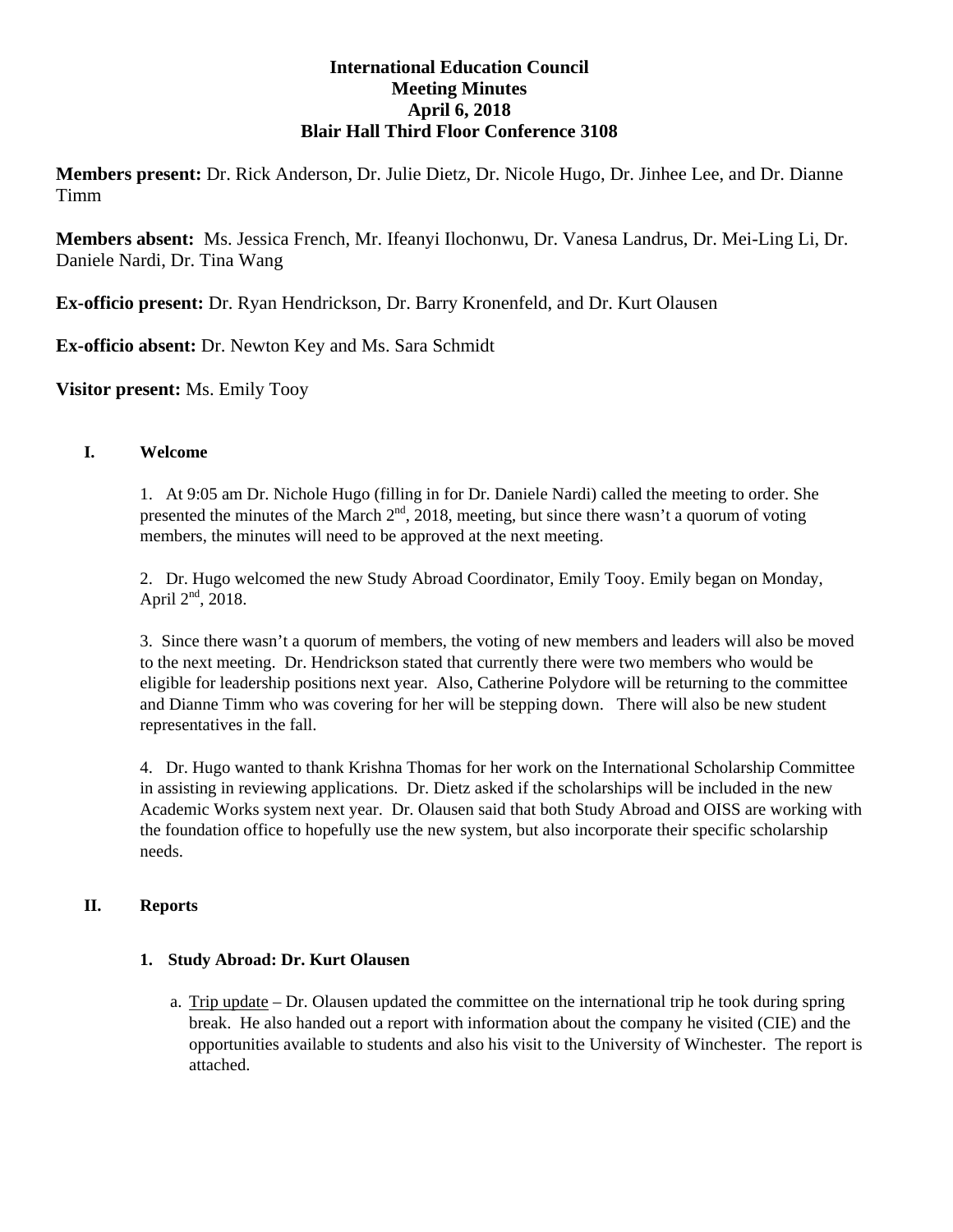b. Summer/Fall Enrollment Updates – Dr. Olausen reported the summer independent study abroad numbers. This summer there are 16 students signed up with 2 students who are questionable. This number is down from 23 last year. For fall, there are currently 4 signed up; last year there were 20. These smaller numbers may be a trickle-down effect of the smaller class sizes overall at EIU, but he has been speaking with many students and classes about study abroad opportunities, so hopefully the numbers will go back up soon.

Dr. Julie Dietz asked if the study abroad programs need to be presented to students in new ways instead of simply the experience of travel. Dr. Olausen stated that he describes all the positive benefits to study abroad (career advancement, value to employers) and also there is more data and research that he can use to support his claims.

Dr. Barry Kronenfeld asked if the study abroad courses can only be transferred as general education courses or if they can also be used to fulfil major or minor requirements. Dr. Olausen explained the courses can be used for both. The students discuss the course with departments prior to going and the chair approves the transfer credit, so students know exactly what course it will transfer back as.

c. New Program Proposals Updates – Dr. Olausen let the council know that today (4/6/18) is the deadline for new faculty led proposals to be submitted, and there have been some interesting course requests so far. The Theater department is looking into a London trip, the Communication Studies department is interested in Ireland and Scotland and the English department is considering taking a class to China. He advised English to also include Asian Studies, so they could have a larger pool of potential students.

#### **2. International Student and Scholars: Dr. Kurt Olausen**

- a. Fall Enrollment Updates Dr. Olausen provided the current numbers for international student enrollment. For fall there were 152 undergraduate applications with 60 currently admitted, compared to 147 applications and 7 admitted last year (a 757% increase in admissions). There are 608 graduate applications and 240 admitted, compared to 511 applications and 60 admits last year. The office has been able to process the admissions quicker this year with the support of Dr. Melton. These numbers may increase since the business school is waiting on GMAT scores before admitting students. Also, the Economics department has seen an increase in interest with 60 new applications. Even though the flow of applications has slowed down, there may still be a few more since the final deadline is in May. Dr. Hendrickson thanked Dr. Olausen and the office for their increase in the speed of admissions compared to previous years.
- b. International Tax Support Update Dr. Olausen shared with the committee that during tax season, some international students have questions about completing tax returns but no one in the ISS office is qualified to give guidance, so they changed to a tax software program that provides online tax support to students. It seems to be going well. Brenda in OISS has been directing students with questions to the online support system where they can find knowledgeable answers about international tax issues.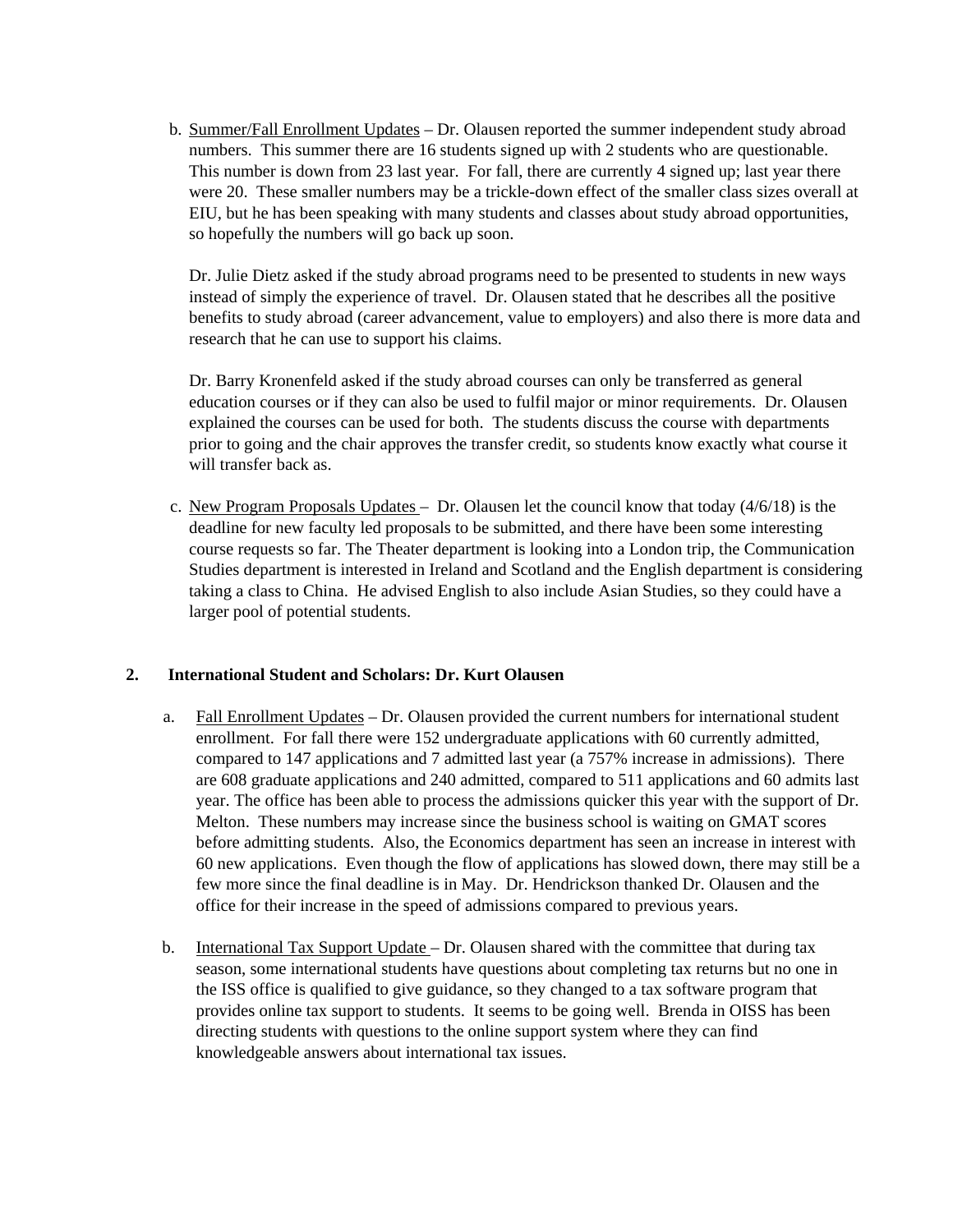c. Spring Events Update – Dr. Olausen shared that Holi will be April  $21<sup>st</sup>$  in the library quad. Fliers should be coming out soon with more information.

There were no new TLC or AIS updates.

### **III. Dean's Report: Dr. Ryan Hendrickson**

1. Staff Reports – Dr. Olausen announced that his last day would be June  $30<sup>th</sup>$ , 2018. Dr. Hendrickson thanked Dr. Olausen for his outstanding job in Study Abroad and OISS. When enrollment was declining at EIU, the Study Abroad numbers remained stable, and later he took on additional roles in OISS, so Dr. Hendrickson wanted to publically thank Dr. Olausen for his service over the four years he's been at EIU. Dr. Hendrickson is now working on the next steps to fill Dr. Olausen's position by working with the Provost. Dr. Hendrickson hopes to have an Assistant Dean for International Education position that will balance both offices now that there is a dedicated Study Abroad Coordinator. He will soon begin organizing a search committee and hopefully will have someone in place by midsummer.

Dr. Jinhee Lee announced that April is Asian Heritage Month and more information can be found here: http://www.eiu.edu/asian\_studies/asianheritagemonth2018.php. She also asked the committee to forward the information to faculty so they would also be aware of the various programs that are going on during the month.

Dr. Hugo moved to adjourn the meeting at 9:50 am. The next meeting will be May  $4<sup>th</sup>$ , 2018.

Minutes submitted by Mary Mattingly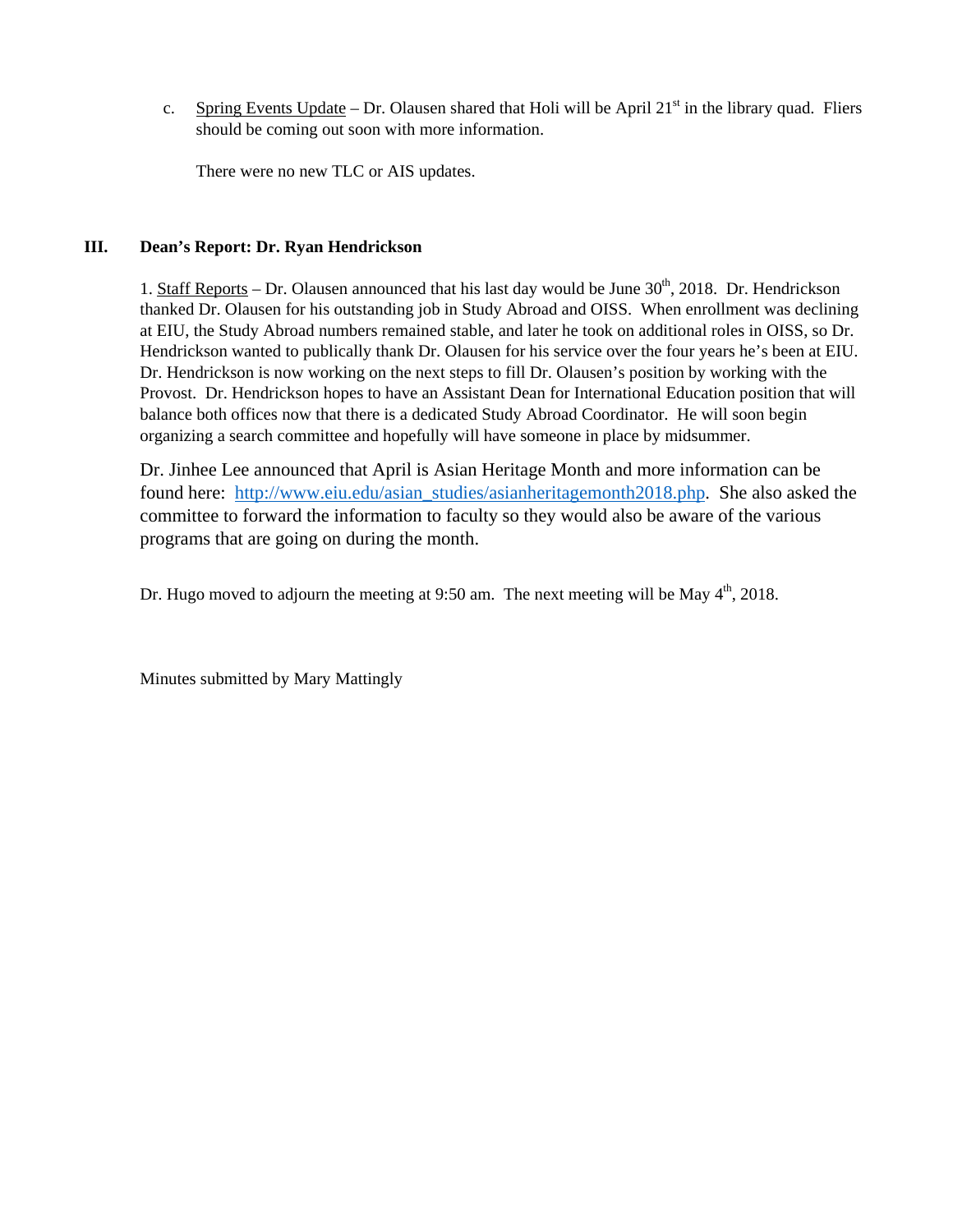# **Report on CIEE Global Campus Site Visit – London, UK and Rome, Italy March 11‐17, 2018**

CIEE Global Campus Model

- 6‐week blocks students can do 1, 2, or 3
- 2 courses for 6 credits during each block
- Students can stay in one location, or move around
- Current and upcoming locations: London, Berlin, Paris, Rome, Madrid, Cape Town, Rio de Janeiro, Santiago, Buenos Aires
- As these programs have been developed and expanded, scholarships have been offered
	- o *CIEE has provided all Academic Consortium member institutions 5 Open Campus grants ranging* from \$4,000-\$6,000 for fall 2018 and spring 2019. Originally, students remaining at a single Open *Campus site for 3 blocks could be nominated for grants in the amount of \$4,000. For students opting to experience 2 or more Open Campus sites during a 3‐block semester (i.e. Mobility), the grant amount is \$6,000.*
	- o *We are pleased to announce a change for Latin America only: Nominated students will be awarded the full \$6,000 whether they choose to move between locations OR stay in one Latin American Open* Campus location for all three blocks. This is for students who want to study in Buenos Aires, Rio de Janeiro and/or Santiago, Chile. This means students can study for 18 weeks in Latin America for less *than \$10,000!*

Academic Tracks (pretty much consistent across sites)

- Communications, Journalism & New Media
- International Relations & Political Science
- Language, Literature & Culture
- Sustainability & Environmental Sciences
- Business
- Global & Community Health
- Academic Projects (available in a student's second or third block in the same location)
	- o Service‐Learning
	- o Directed Independent Research
- Internships available 2 different models
	- o Within a regular 6‐week block a 3‐credit internship is possible
	- o Global Internship Program student takes regular classes during the first 6‐week block, then has a full-time internship for 8 weeks (3 credit internship + 3 credit accompanying seminar)

#### Housing

- In London, students stay in Chapter student housing
	- o https://www.chapter‐living.com/properties/kings‐cross
	- o Shared rooms, although there is one student hired as an RA who gets a single
	- o Study rooms, gym, social spaces in the building
	- o Kitchens on each floor
	- o Students from all over London live here so study abroad students are mingling with UK students
- In Rome, students are in apartments within walking distance of the Center
	- o 2 students to a room, generally 3 bedrooms in each apartment (2 bathrooms)
	- o A handful of apartments have an Italian student "buddy" living with the study abroad students

# University of Westminster, London

- This is an existing partnership EIU students regularly study here for a semester or during the summer
- I had an extensive tour of the School of Media, Arts and Design https://www.westminster.ac.uk/aboutus/faculties/westminster‐school‐of‐media‐arts‐and‐design